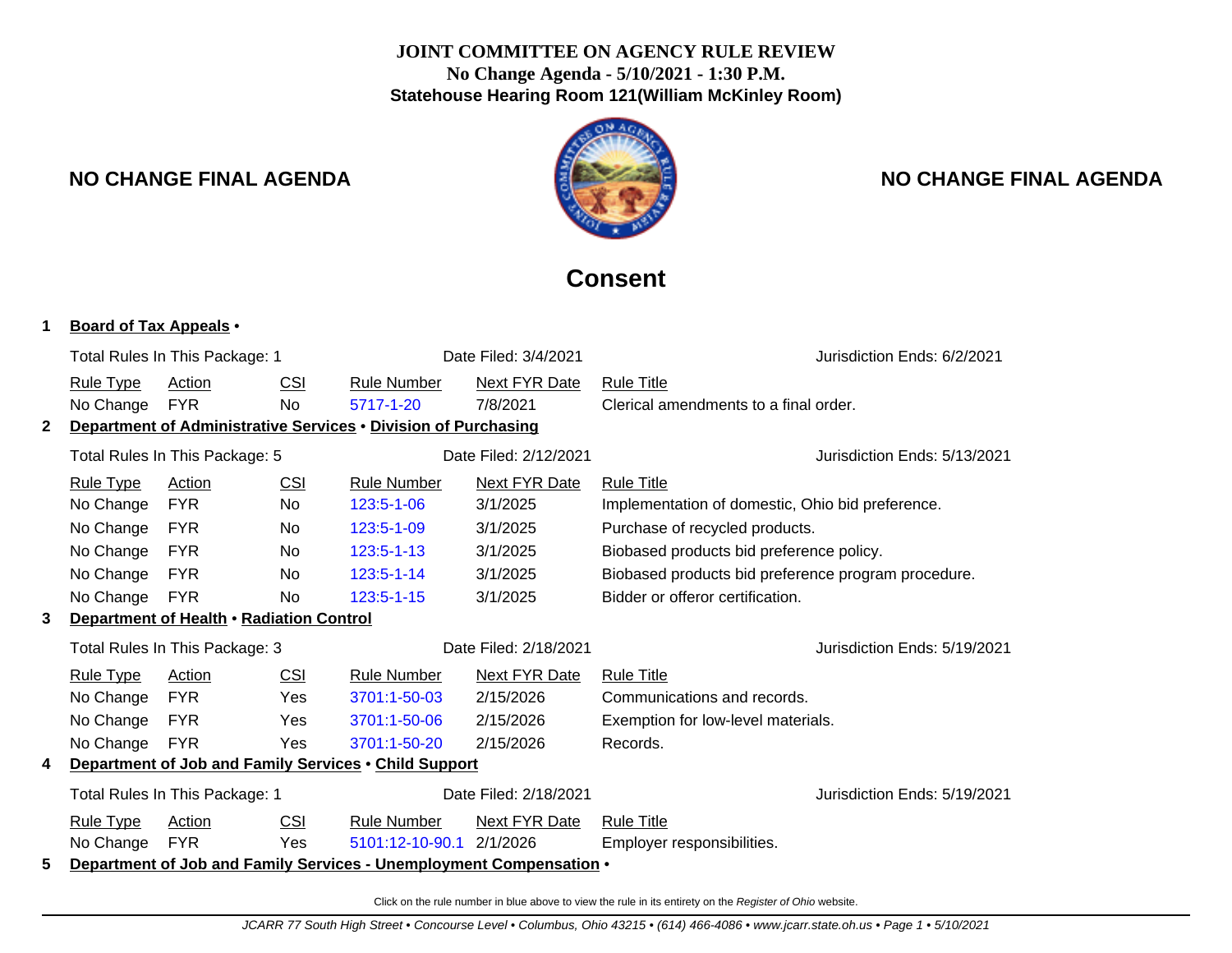#### **NO CHANGE FINAL AGENDA**

**JOINT COMMITTEE ON AGENCY RULE REVIEW**

**5/10/2021 - 1:30 P.M.**

**NO CHANGE FINAL AGENDA**

**Statehouse Hearing Room 121(William McKinley Room)**

|   | Total Rules In This Package: 3                                                                           |                                               |            | Date Filed: 2/22/2021                                   | Jurisdiction Ends: 5/23/2021 |                                                                                                                      |  |  |  |
|---|----------------------------------------------------------------------------------------------------------|-----------------------------------------------|------------|---------------------------------------------------------|------------------------------|----------------------------------------------------------------------------------------------------------------------|--|--|--|
|   | <b>Rule Type</b>                                                                                         | Action                                        | <b>CSI</b> | <b>Rule Number</b>                                      | <b>Next FYR Date</b>         | <b>Rule Title</b>                                                                                                    |  |  |  |
|   | No Change                                                                                                | <b>FYR</b>                                    | Yes        | 4141-11-01                                              | 2/1/2026                     | Quarterly reports and due date.                                                                                      |  |  |  |
|   | No Change                                                                                                | <b>FYR</b>                                    | Yes        | 4141-11-14                                              | 2/1/2026                     | Method of payment, clearance of checks, and dishonored checks.                                                       |  |  |  |
|   | No Change                                                                                                | <b>FYR</b>                                    | Yes        | 4141-23-01                                              | 2/1/2026                     | Records of employers.                                                                                                |  |  |  |
| 6 |                                                                                                          | Ohio Turnpike and Infrastructure Commission . |            |                                                         |                              |                                                                                                                      |  |  |  |
|   | Total Rules In This Package: 5                                                                           |                                               |            | Date Filed: 3/3/2021                                    | Jurisdiction Ends: 6/1/2021  |                                                                                                                      |  |  |  |
|   | <b>Rule Type</b>                                                                                         | <b>CSI</b><br>Action                          |            | <b>Rule Number</b>                                      | <b>Next FYR Date</b>         | <b>Rule Title</b>                                                                                                    |  |  |  |
|   | No Change                                                                                                | <b>FYR</b>                                    | No         | 5537-9-01                                               | 3/3/2026                     | Definitions.                                                                                                         |  |  |  |
|   | No Change                                                                                                | <b>FYR</b>                                    | No         | 5537-9-02                                               | 3/3/2026                     | Turnpike Commission procedures for accessing confidential personal information.                                      |  |  |  |
|   | No Change                                                                                                | <b>FYR</b>                                    | No         | 5537-9-03                                               | 3/3/2026                     | Valid reasons for accessing confidential personal information.                                                       |  |  |  |
|   | No Change                                                                                                | <b>FYR</b>                                    | No         | 5537-9-04                                               | 3/3/2026                     | Confidentiality statutes.                                                                                            |  |  |  |
|   | No Change                                                                                                | <b>FYR</b>                                    | No         | 5537-9-05                                               | 3/3/2026                     | Restricting and logging access to confidential personal information in computerized<br>personal information systems. |  |  |  |
| 7 | <b>State Medical Board •</b>                                                                             |                                               |            |                                                         |                              |                                                                                                                      |  |  |  |
|   | Total Rules In This Package: 4                                                                           |                                               |            | Date Filed: 2/11/2021                                   | Jurisdiction Ends: 5/12/2021 |                                                                                                                      |  |  |  |
|   | <b>Rule Type</b>                                                                                         | <b>Action</b>                                 | CSI        | <b>Rule Number</b>                                      | <b>Next FYR Date</b>         | <b>Rule Title</b>                                                                                                    |  |  |  |
|   | No Change                                                                                                | <b>FYR</b>                                    | Yes        | 4731-8-01                                               | 2/11/2026                    | Personal information systems.                                                                                        |  |  |  |
|   | No Change                                                                                                | <b>FYR</b>                                    | Yes        | 4731-8-02                                               | 2/11/2026                    | Definitions.                                                                                                         |  |  |  |
|   | No Change                                                                                                | <b>FYR</b>                                    | Yes        | 4731-8-03                                               | 2/11/2026                    | Procedures for accessing confidential personal information.                                                          |  |  |  |
|   | No Change                                                                                                | <b>FYR</b>                                    | Yes        | 4731-8-06                                               | 2/11/2026                    | Restricting and logging access to confidential personal information in computerized<br>personal information systems. |  |  |  |
| 8 | State Medical Board •                                                                                    |                                               |            |                                                         |                              |                                                                                                                      |  |  |  |
|   | Total Rules In This Package: 3                                                                           |                                               |            | Date Filed: 2/11/2021                                   | Jurisdiction Ends: 5/12/2021 |                                                                                                                      |  |  |  |
|   | Rule Type                                                                                                | Action                                        | <b>CSI</b> | <b>Rule Number</b>                                      | Next FYR Date                | <b>Rule Title</b>                                                                                                    |  |  |  |
|   | No Change                                                                                                | <b>FYR</b>                                    | Yes        | 4731-17-02                                              | 2/11/2026                    | Universal precautions.                                                                                               |  |  |  |
|   | No Change                                                                                                | <b>FYR</b>                                    | Yes        | 4731-17-03                                              | 2/11/2026                    | Hand washing.                                                                                                        |  |  |  |
|   | No Change                                                                                                | <b>FYR</b>                                    | Yes        | 4731-17-06                                              | 2/11/2026                    | Barrier techniques.                                                                                                  |  |  |  |
| 9 |                                                                                                          |                                               |            | State Medical Board - Radiologist Assistant Licensing . |                              |                                                                                                                      |  |  |  |
|   | Total Rules In This Package: 2                                                                           |                                               |            |                                                         | Date Filed: 2/11/2021        | Jurisdiction Ends: 5/12/2021                                                                                         |  |  |  |
|   | <b>Rule Type</b>                                                                                         | <b>Action</b>                                 | <b>CSI</b> | <b>Rule Number</b>                                      | Next FYR Date                | <b>Rule Title</b>                                                                                                    |  |  |  |
|   | Click on the rule number in blue above to view the rule in its entirety on the Register of Ohio website. |                                               |            |                                                         |                              |                                                                                                                      |  |  |  |

JCARR 77 South High Street • Concourse Level • Columbus, Ohio 43215 • (614) 466-4086 • www.jcarr.state.oh.us • Page 2 • 5/10/2021